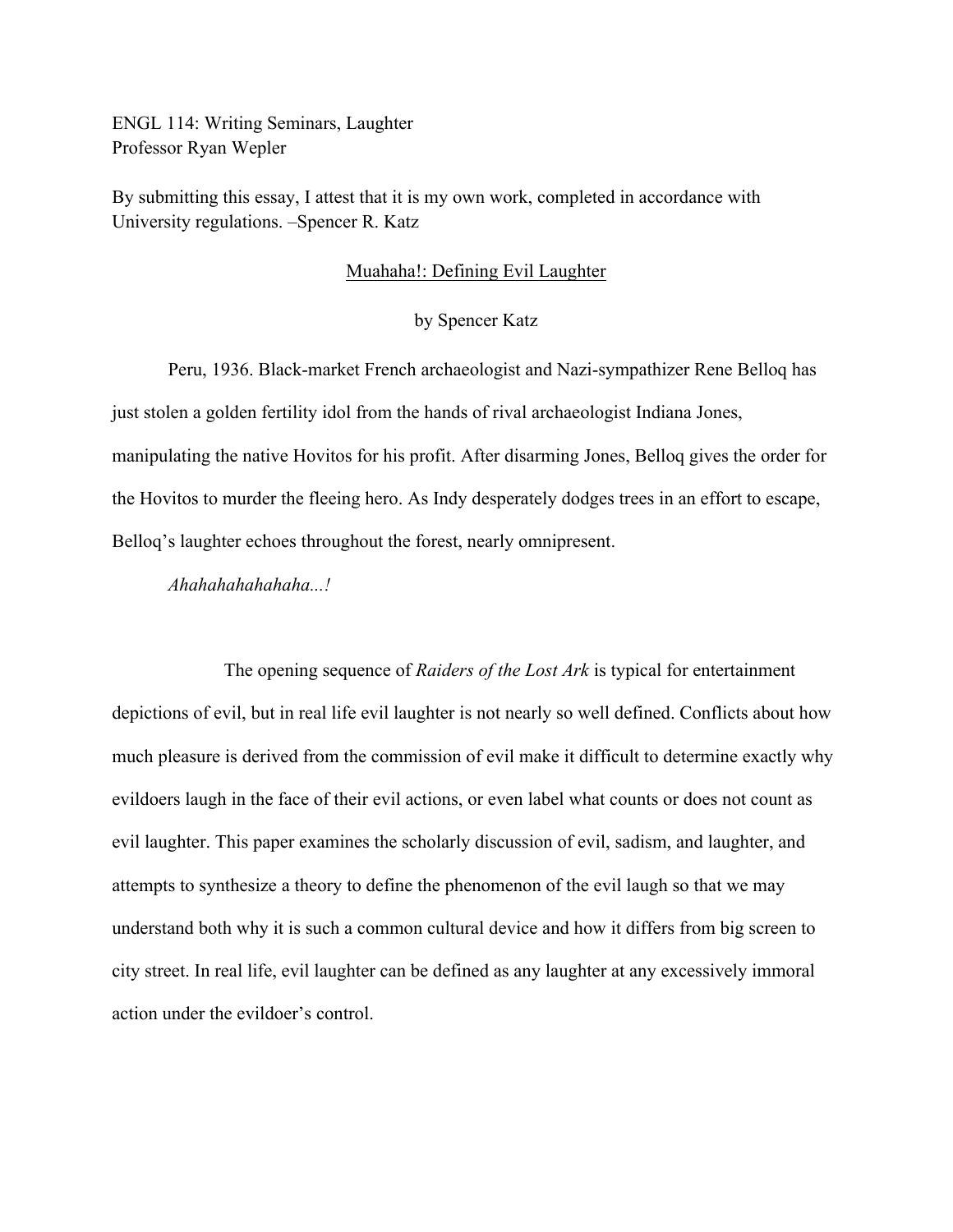## THE PHENOMENON DETAILED

Although most scholars have only given evil laughter a marginal analysis, the phenomenon has had a profound impact on popular culture representations of evil throughout history and literature. The "bad guys" from blockbuster movies to Saturday morning cartoons to comic books all share a characteristic "evil laugh." As soon as these villains finalize their dastardly plans, or commit a heinous act of horror, they erupt in consuming laughter. It does not always sound or look the same, but frequently it does – a widely conserved stereotype of the evildoer. It is wild-eyed, immodest laughter, telegraphing to the watcher or reader that this character is truly bad. Despite its pervasiveness in modern culture, the phenomenon is not new. Indeed, many instances of the "evil laughter" of "mockers" appear throughout the Holy Bible, as chronicled by Roger Poudrier in a chapter devoted to biblical laughter (22). One passage he highlights could easily apply to the villains in a popular action movie, "They laugh at my fall, they organize against me… If I fall they surround me …those who hate me for no reason. They open wide their mouth against me saying: Ha, ha!" (Ps 35:15-16.19.21, from Poudrier 23). The righteous narrator describes the mockers as people who attack him and his faith for no reason, and laugh in a particularly immodest way.

Roy Baumeister observes the same characteristic in cartoon programs of the 1980s, citing how "they derive pleasure from hurting others and they celebrate, rejoice, or laugh with pleasure when they hurt or kill someone, especially if the victim is a good person" (Baumeister 70). But throughout his thorough study of evil, Baumeister mostly finds that in reality "reactions to hurting others often involve...the very opposite of amused enjoyment" and that such representations "emphasize the myth of pure evil" (212). He claims a discrepancy between the "standard pattern in movies and other entertainments" (212) and concludes that laughter "doesn't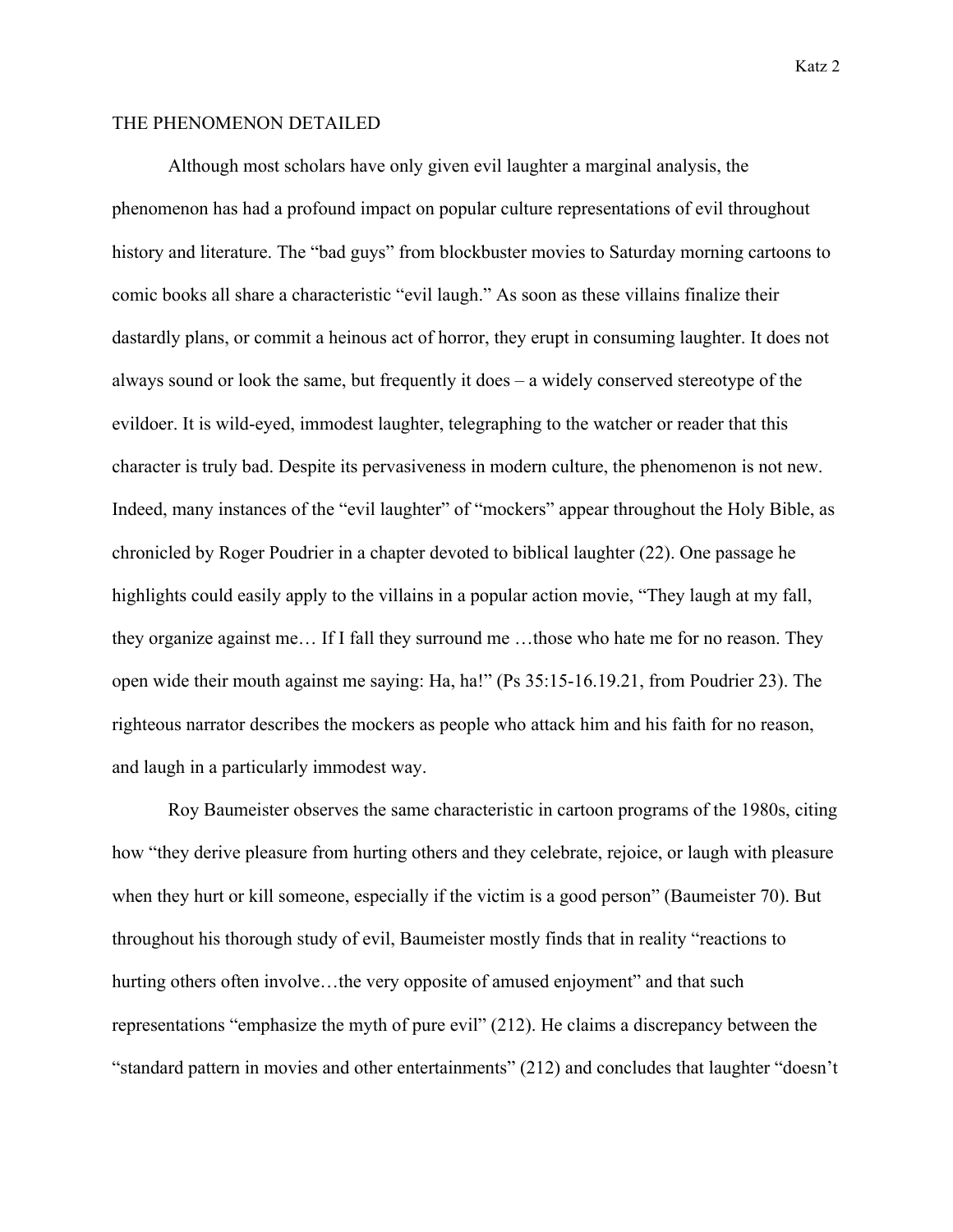prove that [evildoers] enjoy the harm" (216). Philosopher Lars Svendson would likely agree, as he notes in his *Philosophy of Evil* that "figures who are purely good or purely evil abound in the history of literature, but in the real world, people are good and evil both" (92). But why, then, does the myth of pure evil laughter persist in culture?

## DEFINING EVIL

To continue the discussion, we must have a working definition of evil, which is more difficult to craft than it might seem because few of the many scholars who study the subject can agree on one definition. The principle disagreement between what constitutes evil is how much sadism, or pleasure felt from harming others, plays a role in evil actions. Baumeister and colleague W. Keith Campbell, in a study of "The Intrinsic Appeal of Evil," take a moderate approach to the subject, claiming that "the initial reaction to hurting others…appears to be quite aversive" but this aversion can "subside over time," replaced by "the pleasure in harming others [which] seems to emerge gradually over time and is described by some as comparable to an addiction," although most people never develop the pleasure half (Baumeister and Campbell 212). In other words, true sadism only develops for a minority of evildoers, but for this minority, the normal feelings of horror and sickness in response to violent acts are replaced by compensatory feelings of pleasure.

Other scholars take a stronger approach either affirming or denouncing the concept of sadism. Fred Alford uses evil and sadism almost interchangeably when he defines evil as "not just about hurting. It is about the pleasures of absolute control inherent in the ability to harm another" (21). He goes on to say that evil is an "absence of humanity, the failure to understand or appreciate the humanity in the other" (23). Svendson reacts to this view in his *Philosophy of Evil*, arguing the opposite point. He groups Alford's definition of evil with the evil of horror movies,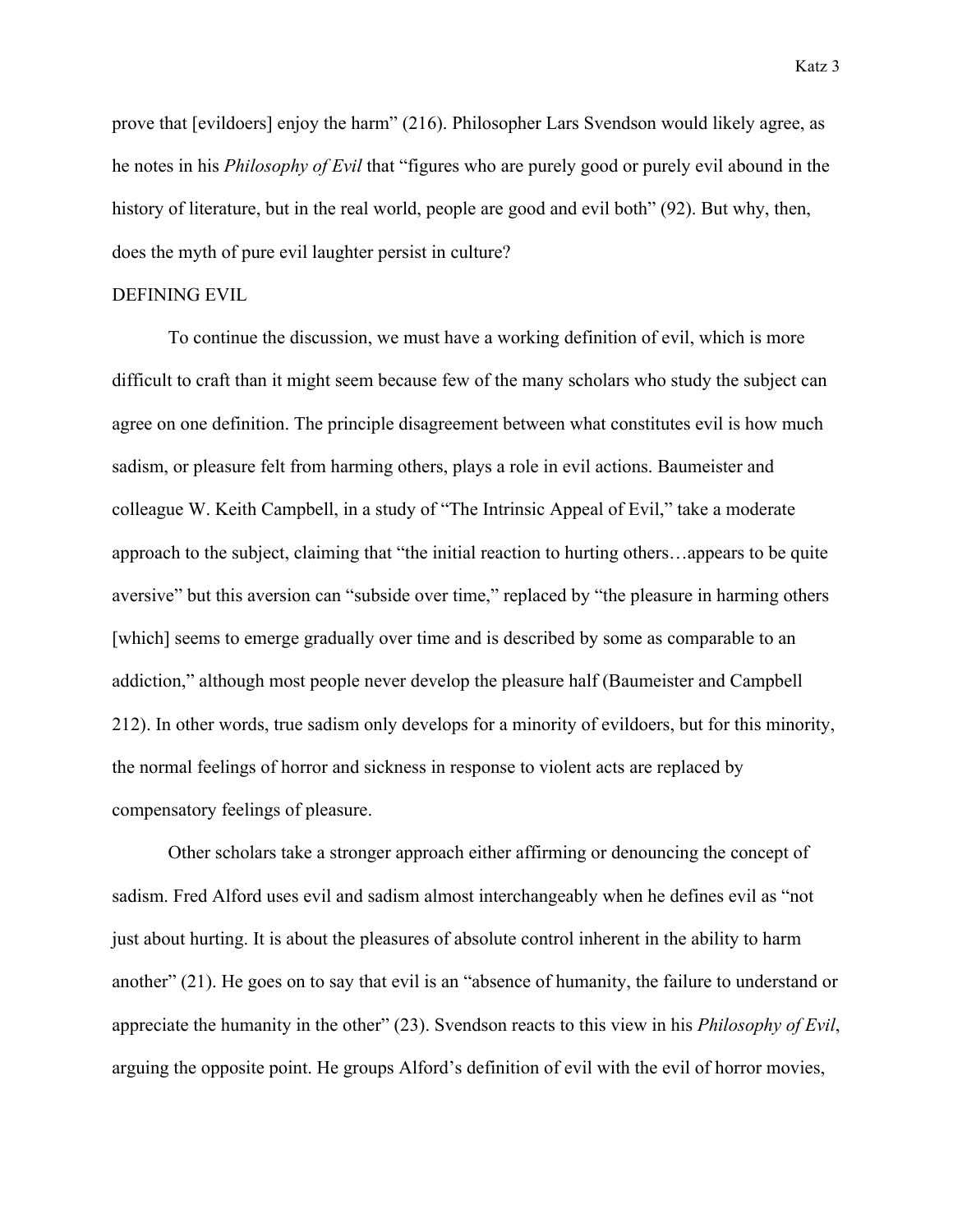"Demonic evil" or "evil purely for evil's sake" (92), and then claims this evil does not exist because all acts of evil have another goal in mind, however sinister that may be. "The satisfaction of desire is good," he writes, "as in the example of rape and murder satisfying a desire, and thus having, subjectively, a good side – though, obviously, rape and murder are certainly evil in and of themselves" (109). The ulterior goal in the case of rape may be sexual dominance, and for murder might be control of the victim, instead of the goal of simply doing something evil. According to Svendson, this would fall under the category of "instrumental evil," not sadism (85). John Kekes takes the idea of an ulterior goal further with his definition of evil, incorporating sadism and providing a universal characterization of evil acts. After stating that "what makes human actions evil... is that they cause serious harm and lack excuse"  $(1)$ , he elaborates that "evildoers cause more harm than is needed for achieving their ends….Evil actions go beyond breaking some ordinary moral rule; they show contempt for and flaunt fundamental moral prohibitions" (2). In other words, an action is only evil if it is an excessively harmful means to the ulterior goal. It will be important for later to note that Kekes's definition refers specifically to "human actions" that are evil as opposed to humans that are evil. Indeed, the word "evildoer" only implies a person who *does* evil, not *is* evil. For our purposes, evil is any action that is an excessively immoral means to achieving the evildoer's goals.

#### "EXPERIMENTING WITH EVIL" (Alford 24): A SPECIFIC CASE

When there is scholarly discussion of evil laughter and sadism, one subject is frequently addressed: the psychology experiments of Stanley Milgram at Yale University in the early 1970s. Milgram set out to test the obedience of participants by fooling them into thinking they were teaching another participant (who was actually an actor and never received any real shocks)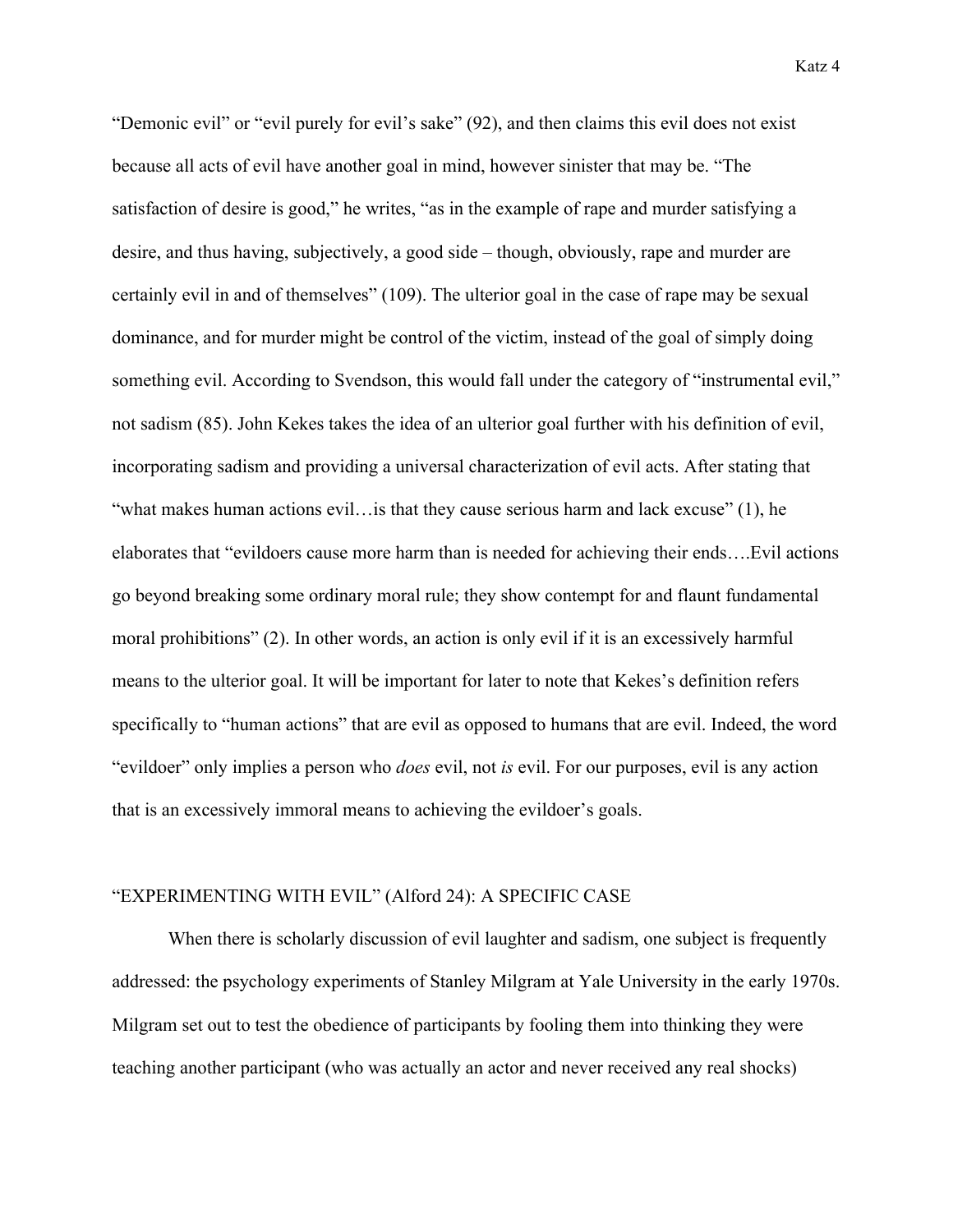using electric shock therapy pairs of words to memorize. When the "learner" (actor) gave a wrong answer, or no answer, the experimenter required the "teacher" (participant) to deliver a shock of increasingly higher voltage throughout the experiment, and the actor would respond with a corresponding cry of false pain. Although many of his colleagues predicted that the majority of subjects would end the procedure early, Milgram found that about 2/3 of the subjects gave the full set of shocks up to 450 V, although many were noticeably upset (62). In terms of the existence of evil, Milgram concludes in his paper reporting the results that "the most fundamental lesson of [his] study [is that] ordinary people, simply doing their jobs and without any particular hostility on their part, can become agents in a terrible destructive process" (75-76). But in terms of evil laughter, one of Milgram's "peculiar reactions" stands out (66). "Morris Braverman," noted by Milgram for his "serious demeanor" suddenly began breaking up with laughter after each shock he administered until he "[could not] contain his laughter at this point no matter what he [did]" (66). Braverman characterized the laughter in a post-experiment interview as "[his] sheer reaction to a totally impossible situation" (75). Braverman did not want to hurt the other man, and he does not seem to think this sort of situation is generally funny, so does his laughter count as evil laughter?

Most of the scholars who cite the experiment, with the exception of Alford, seem to say no. Baumeister and Campbell, for example, use Milgram's experiments as a proof that sadism may not always be the cause of laughter in violent situations to examine how "victims take the perpetrator's laughter as a compelling sign that the perpetrators were enjoying themselves and hence as a sign of evil, sadistic pleasure. As Milgram's observations [make] clear, however, reluctant harmdoers may laugh out of discomfort" (212). The perpetrators may not have been sadistic, they argue, just nervous about their terrible tasks. Alford, however, claims that these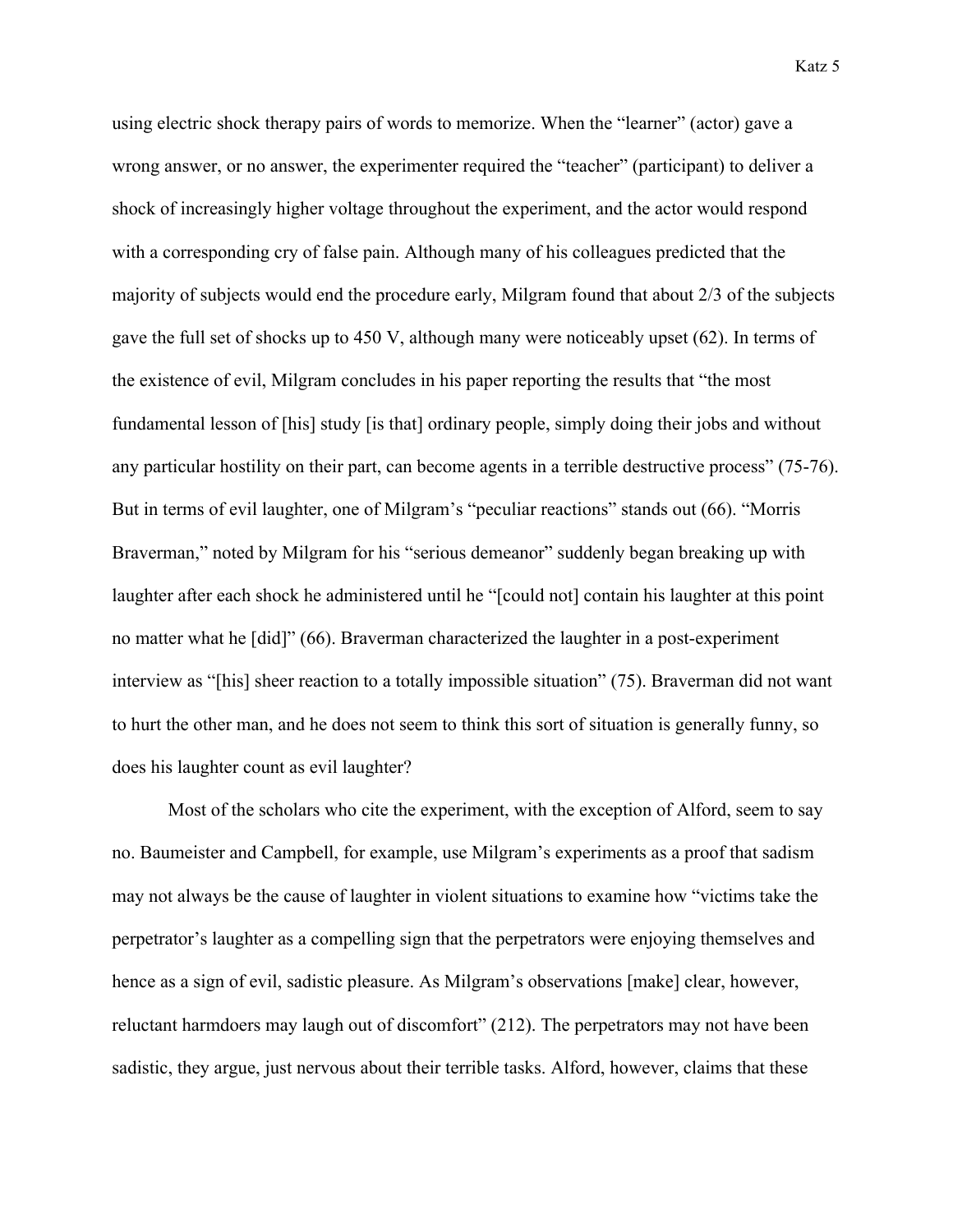observations were not so clear. His own viewing of the films of the experiment causes him to ask the question, "What if these men are giggling in embarrassed pleasure at being given permission to inflict great pain and suffering on an innocent and vulnerable man? Milgram rejects this interpretation but offers no reason" (26). He goes on to claim that "the structure of the Milgram experiment protects [the subjects] from the knowledge of their own sadism, while allowing them to express it" (26). To Alford, the laughter is "grotesque" (26) and a failure of human empathy. The "absence of humanity" was a large part of how Alford elaborated his definition of evil (23), which essentially equated all evil with sadism, so therefore this laughter would count as evil. This puts these scholars at polar opposites when discussing Braverman's laughter. On the one hand, the laughter is touted as the prime example of why nervous laughter is not pleasure derived from violence, but, on the other hand, the laughter is described as a manifestation of repressed sadism. To decide which of these views is correct, then, we must approach a theory of evil laughter.

#### APPROACHING A THEORY

Crafting a definition of evil laughter depends on addressing two key issues that separate evil laughter from other laughter that could potentially occur in the presence of evil acts. First, evil laughter depends heavily on who is in control of the act considered evil. Evil itself depends a lot on control, as Alford noted in his definition of evil above (21). Milgram even acknowledges the influence of control on responsibility for harmful actions in a follow-up experiment to the one described. In the modified experiment, the "teachers" were in charge of telling another actor to flip the switch on the shocking machine, and nearly all (37 out of 40) of the participants completed the full set of shocks (77). To apply this issue to evil laughter, we may synthesize two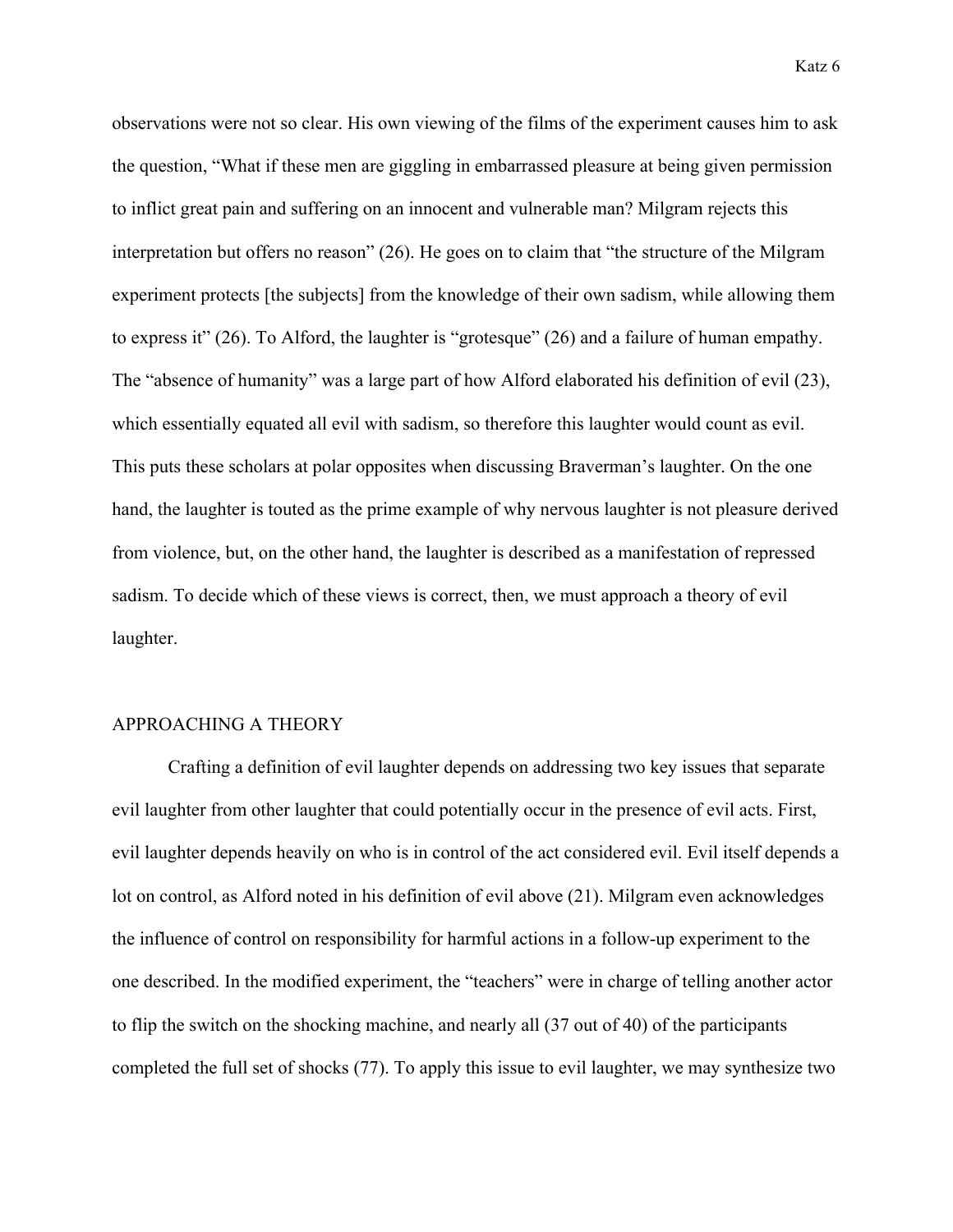theories from separate areas of study. On the one hand, Kekes defines evil as "beyond breaking some ordinary moral rule" (2). Extrapolating, evil laughter must not only be inappropriate laughter, but far beyond what makes it inappropriate. On the other hand, we can define what makes laughter inappropriate through Jure Gantar's analysis of Dryden, a comic poet who addressed the issue of ridicule in a preface to one of his pieces. Gantar explains that if objects of ridicule cannot be changed, "society should…respond to them with sympathy" rather than laughter (89). In other words, it is morally inappropriate to laugh at something that the object of ridicule cannot help having or doing. If such laughter is wrong, it is therefore beyond wrong to laugh at harm that you are inflicting on another person. Because you are in control of the situation, it is implicit that the victim is not in control, and since you have the power to stop the harm at which you are laughing, it is not the simple immoral ridicule described by Gantar, but a "contempt for…fundamental moral prohibitions" (Kekes 2). The imbalance of power also separates evil laughter fundamentally from "schadenfreude," the term for taking amusement from another person's misfortune, which is not usually applied to misfortune controlled by the amused party. Indeed, Svendson dismisses it from his analysis of evil because "schadenfreude is usually motivated by the feeling that suffering has been earned – because the person has done something evil, has done something stupid, etc." (105). In order for laughter to be evil laughter and not schadenfreude, the laugher must also be the evildoer for the particular evil act in question.

The second issue that must be considered is, for all the debate about sadism in evil, how much does pleasure matter for the evil laughter? Considering that the evildoer is laughing at the situation at hand, and not, for example, a joke he heard the day before, many scholars argue that this may still not indicate that the evildoer is taking pleasure from the situation. We have seen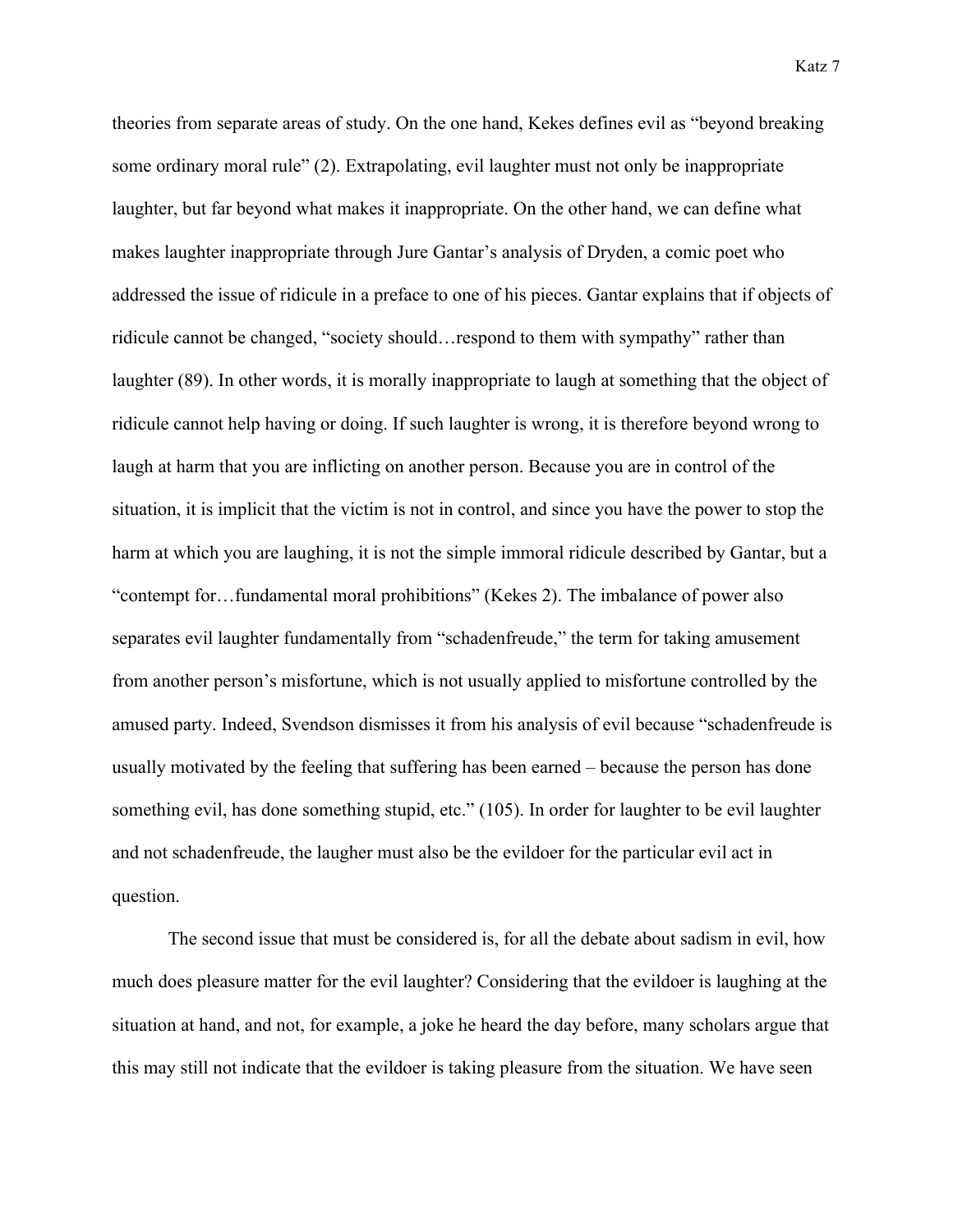this with Milgram's conclusions about Braverman and the citation of that episode in other works on sadism and evil. Let us consider for the sake of argument that Milgram is right, and Braverman and others in similar situations are laughing out of "discomfort" (Baumeister and Campbell 212) or nervousness. Does it matter that they are not taking direct pleasure from their evil act? If the evil act can exist on its own without an inherently evil perpetrator, the answer is no. Baumeister argues that for every incident of evil, there are two points of view, that of the victim and that of the perpetrator, and that "to reach an understanding, it is necessary to hear what the perpetrators have to say" (Baumeister 39). But he also admits that with cases of laughter, it all looks the same to the victims: "Victims tend to focus on perpetrator laughter, whereas perpetrator accounts hardly ever mention laughter. Moreover, victims take the perpetrators' laughter as a compelling sign that the perpetrators were enjoying themselves and hence as a sign of evil, sadistic pleasure" (Baumeister and Campbell 212). To a victim of an evil act, either nervous laughter or sadistic laughter will always just look like evil laughter. Any laughter, no matter the pleasure it gives the laugher, adds to the original act of evil. Therefore, for the case of laughter, to reach an understanding it is necessary to look at things from the perspective of the victim because it defines the evil act.

## A THEORY OF EVIL LAUGHTER

With these two issues addressed, we can state a final definition of evil laughter. Evil laughter, an evil act in itself, consists of laughter in the face of an evil action under the control of the laugher. It doesn't really matter if the evildoer is sadistic or not, taking pleasure from the act or not, because they always have the choice to stop the evil action inspiring the laughter, as was true for the Milgram experiment. This definition does not require the evildoer to be inherently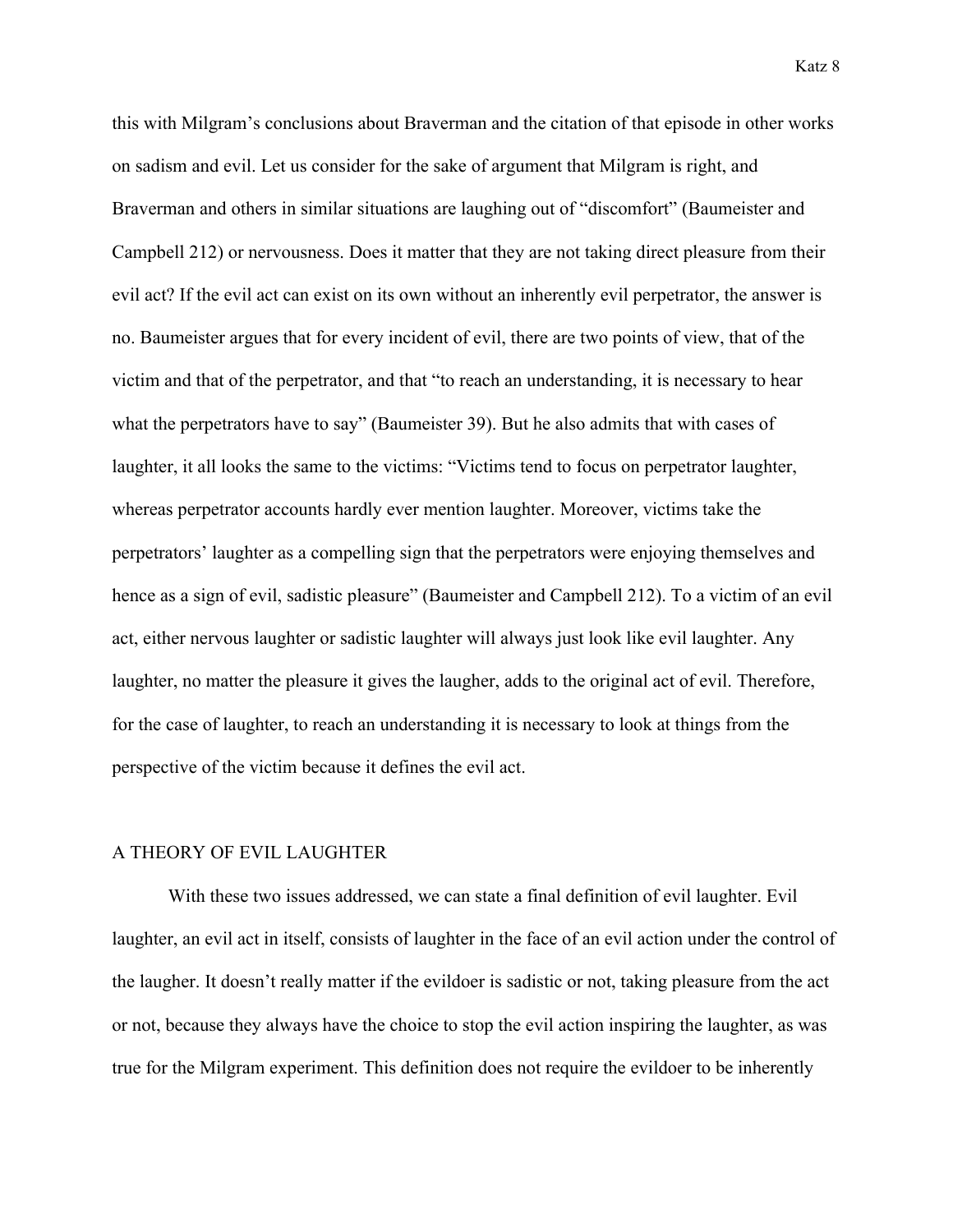evil, just for a situation in which the evildoer is committing an evil act. We may now also answer the question of whether Braverman's laughter during the Milgram experiment counts as evil laughter. Given the fact that the shocking lever was under his control, and considering that purposefully electrocuting another human being against his will is an evil act, Braverman satisfies all of the conditions for this definition. Therefore, although he was likely not an evil person, Braverman's laughter should be considered evil laughter.

In *Raiders of the Lost Ark*, Belloq's laughter clearly marks his evil character. Because we view evil characters on screen from the point of view of potential victims, evil laughter is used here and frequently in popular culture and entertainment representations of evil characters to add on to whatever evil acts they commit, creating darker, less human villains. In real life, however, it is much harder to tell the good guys from the bad guys, so we must distinguish between purely evil people (of questionable existence) and individual evil acts. When the latter are accompanied by laughter, no matter its intention, the laughter becomes an evil act in itself, telegraphing a sadistic nature that may or may not exist, and compounding the evil acts.